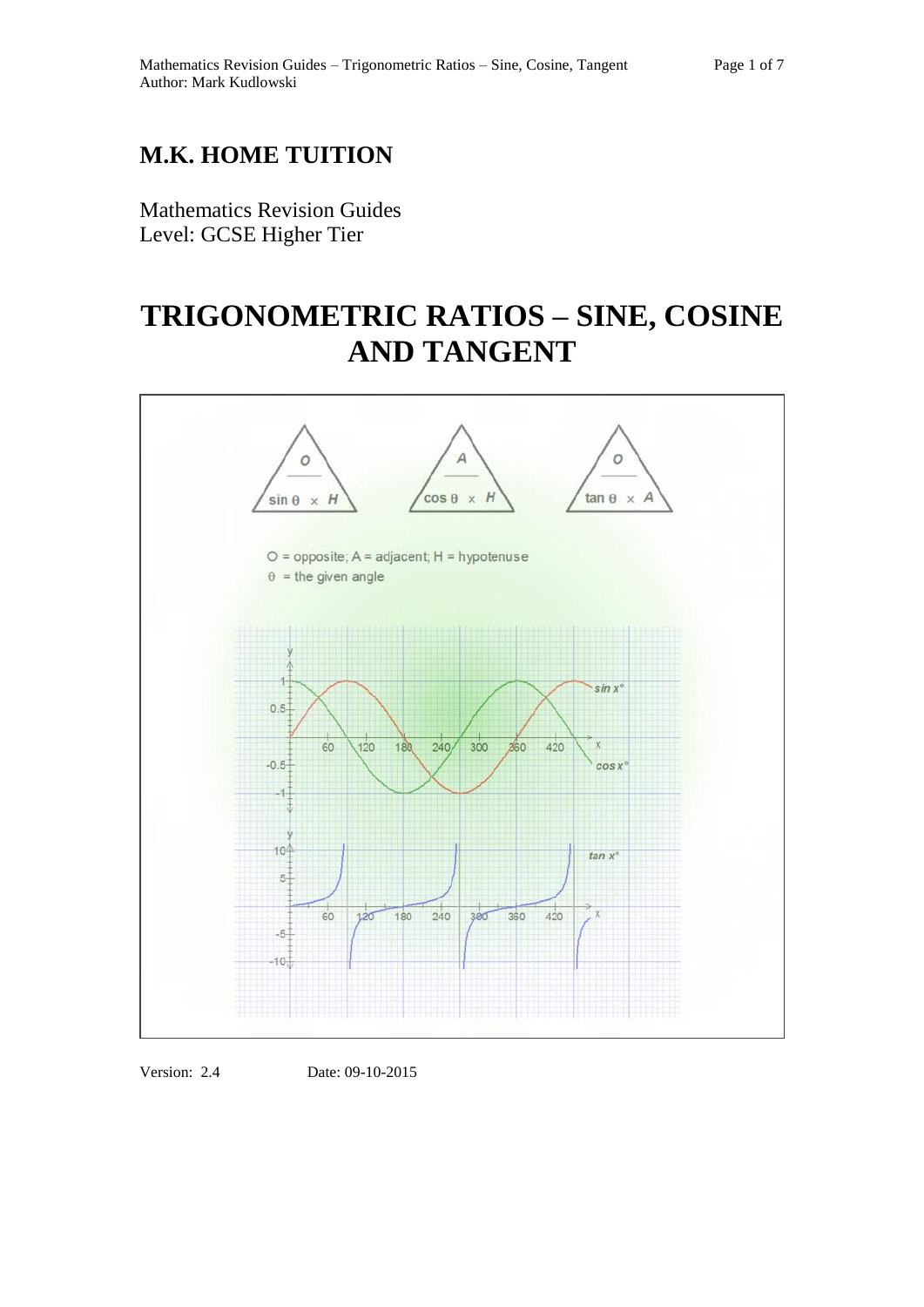### **TRIGONOMETRIC RATIOS.**

The general right-angled triangle looks like this:



Adjacent (to A)

The hypotenuse is the longest side of the triangle, and is the side opposite the right angle.

Using angle A as the reference, the other two sides of the triangle are the 'opposite' which is opposite A, and the 'adjacent' which runs between A and the right angle.

The three sides are all related by the following ratios; the **sine**, **cosine** and **tangent** of A. They are abbreviated to **sin**, **cos** and **tan**.

The sine of angle A  $(\sin A)$  is the ratio <u>opposite</u> hypotenuse

The cosine of angle  $A$  (cos  $A$ ) is the ratio  $\Box$  adjacent hypotenuse

The tangent of angle A  $(tan A)$  is the ratio  $\overrightarrow{opposite}$ adjacent

Also, hypotenuse  $opposite \div$ hypotenuse  $adjacent \_ =$ hypotenuse opposite  $\times$ adjacent hypotenuse  $=$ adjacent opposite

therefore  $\tan A = \frac{\sin A}{\cos A}$ sin A

Recall the SOHCAHTOA formula triangles:



 $O =$  opposite;  $A =$  adjacent;  $H =$  hypotenuse  $\theta$  = the given angle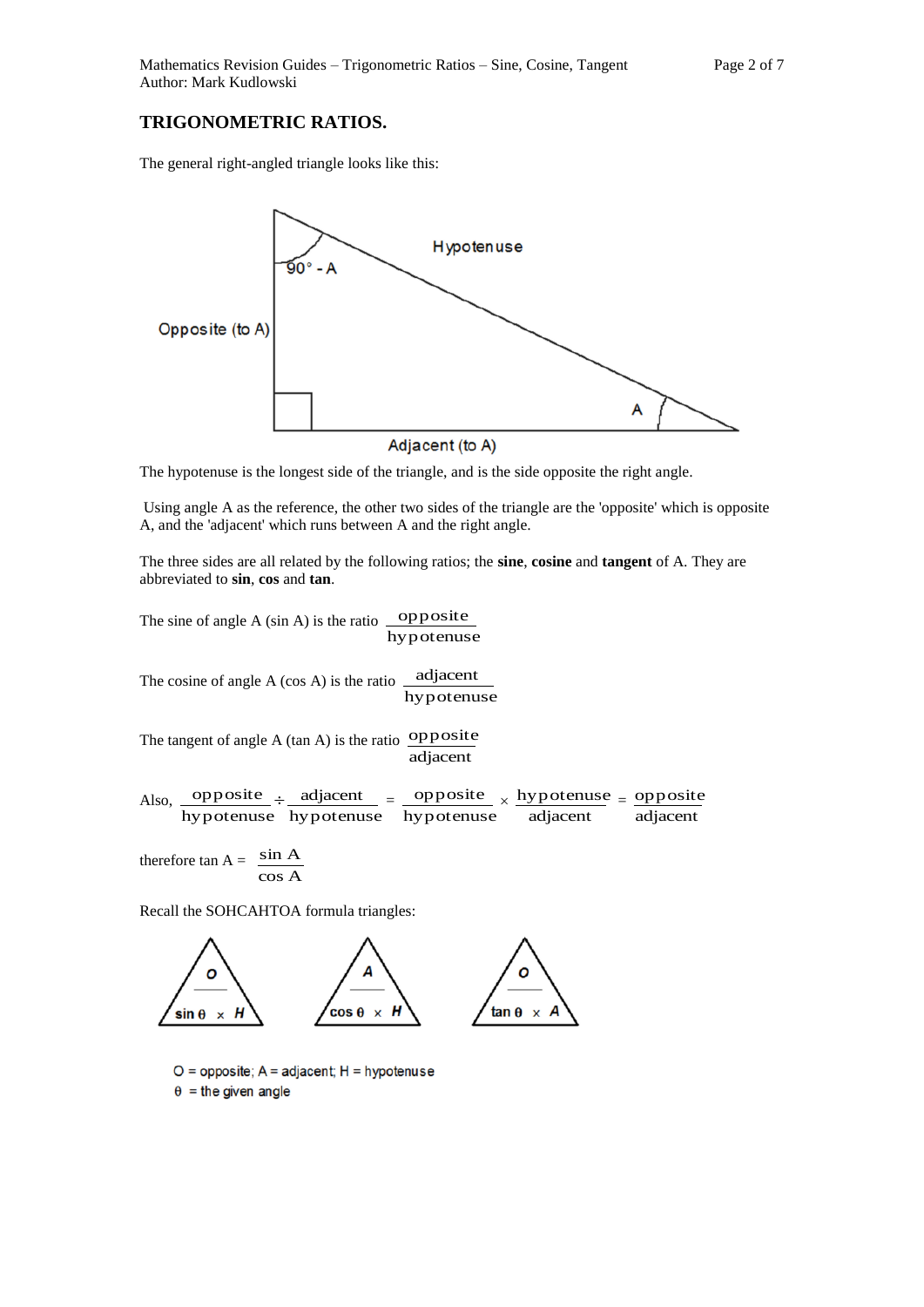#### **An important identity.**



Pythagoras' theorem states that the square of the hypotenuse is equal to the sum of the squares on the other two sides, therefore

 $\cos^2 A + \sin^2 A = 1$ . (This holds true for all angles **A**).

#### **Trigonometric ratios of special angles.**

The trigonometric ratios of certain angles can be deduced by using Pythagoras' theorem. Notice how the equilateral triangle has been split into two congruent right-angled triangles, each with acute angles of 60° and 30°.

You will find both of these right-angled triangles in a standard geometry set. They are also known as set-squares.

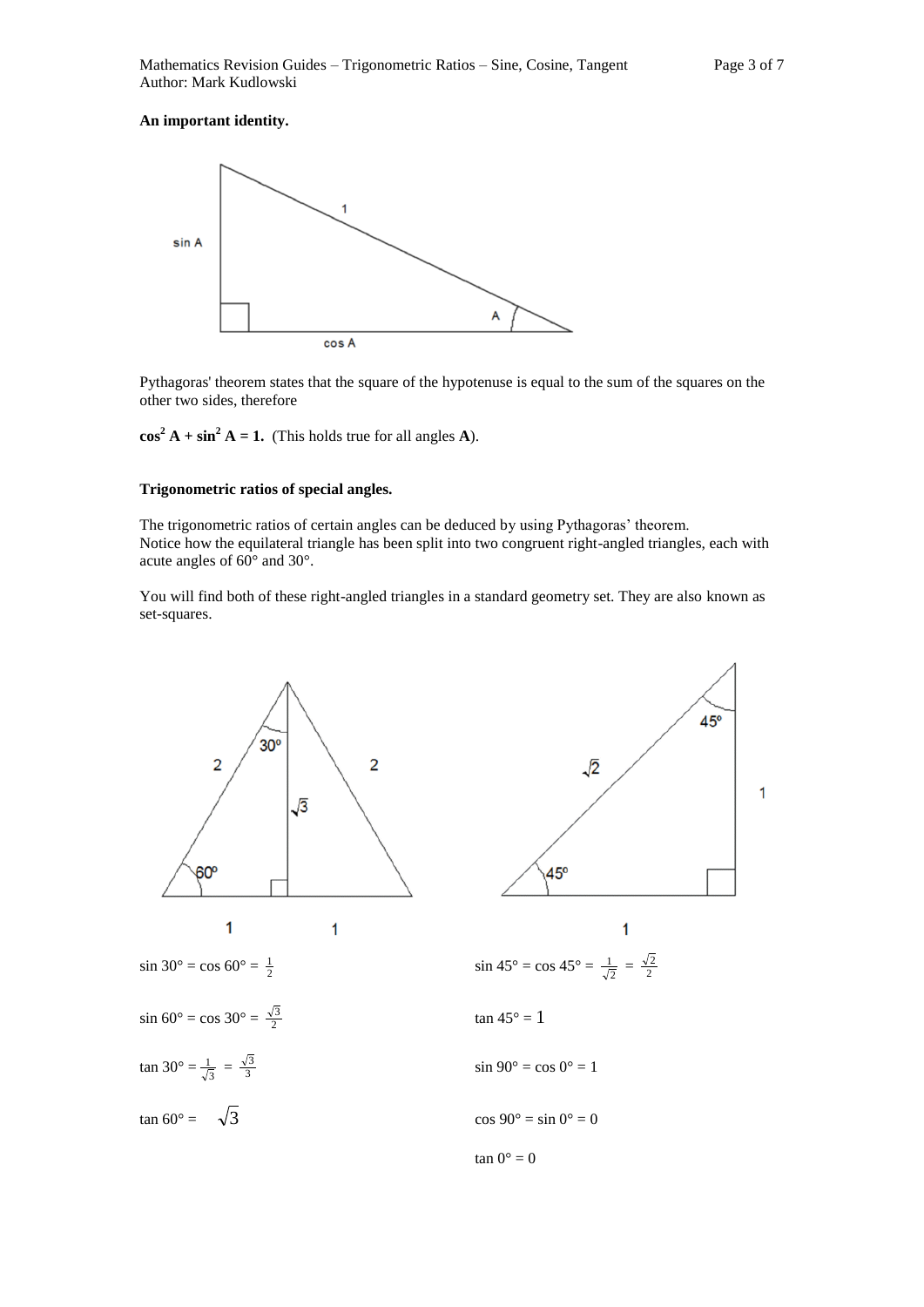Generally, we shall only be dealing with the trig ratios of acute angles at GCSE level, but we must be able to recognise the shapes and symmetries of their graphs for all angles.

#### **Trigonometric Graphs.**

The three main trigonometric functions have the following graphs**:** 



The graphs of sin  $x^\circ$  and cos  $x^\circ$  are similar to each other; in fact they are shown together for comparison. Both functions can only take values in the range -1 to +1, and both repeat themselves every 360°. Indeed, the graph of cos  $x^{\circ}$  is the same as that of sin  $x^{\circ}$  shifted 90° to the left.

The graph of tan *x*° is quite different. It repeats every 180°, and moreover the function is undefined for certain values of *x*, such as  $90^\circ$ ,  $270^\circ$ , and all angles consisting of an odd number of right angles. When *x* approaches 90 $^{\circ}$  from below, tan *x* $^{\circ}$  becomes very large and positive; when *x* approaches 90 $^{\circ}$  from above, tan  $x^{\circ}$  becomes very large and negative. The tangent graph therefore has discontinuities at 90 $^{\circ}$ , 270°, and all angles  $90^\circ + 180n^\circ$  where *n* is an integer.

Looking at the graphs, it can be seen that infinitely many angles can share the same values for their sine, cosine or tangent.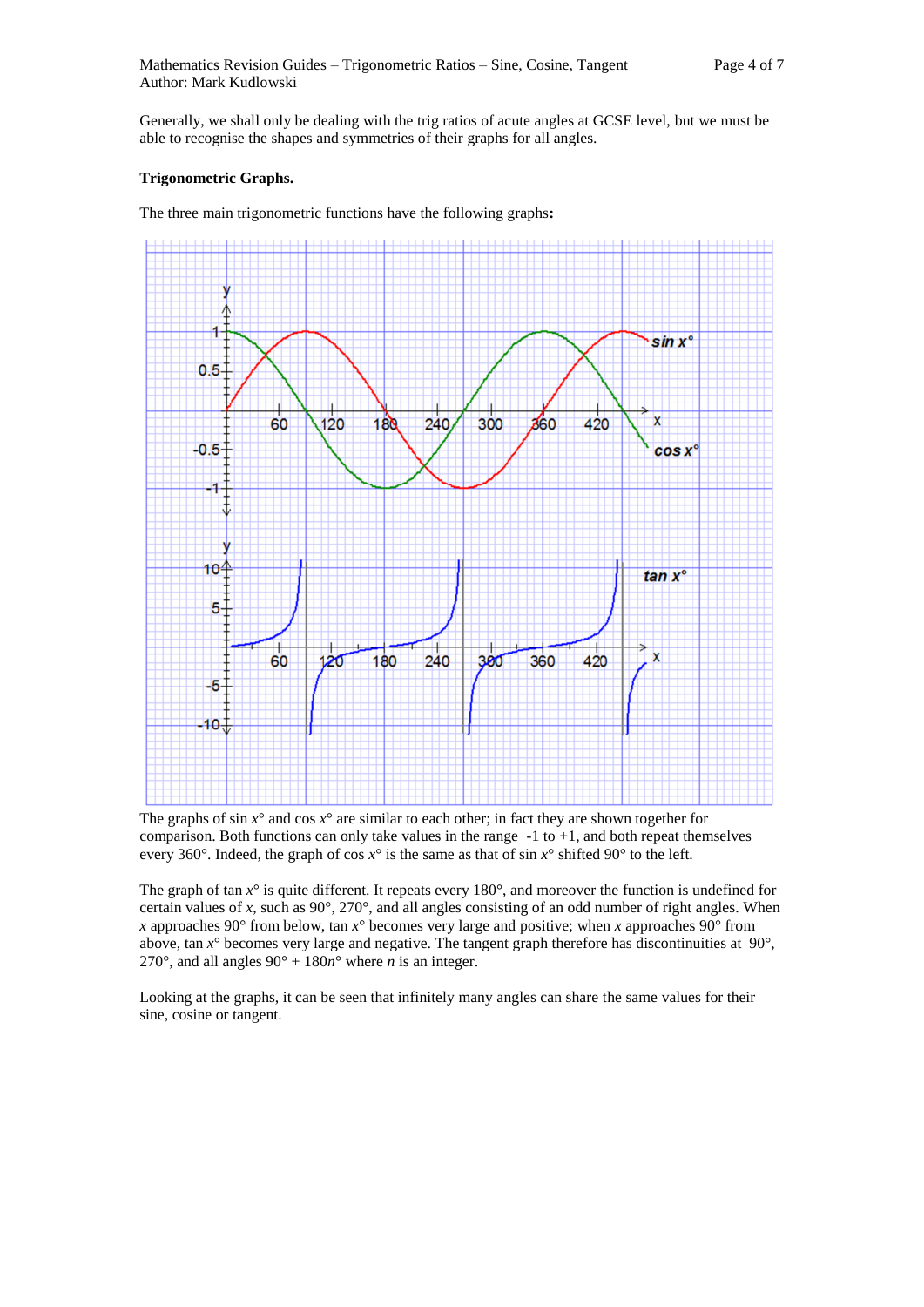**Example (1):** Find two other angles  $x^\circ$  where sin  $x^\circ = \sin 70^\circ$ ; ii) sin 230°.



The graph of the sine function has a line of symmetry at  $x = 90^\circ$  and a repeating period of 360°. Therefore, *one* other angle having the same sine as  $70^{\circ}$  is  $(360 + 70)^{\circ}$  or  $430^{\circ}$ . We could have added 360° again to obtain 790°, or subtracted 360° to obtain -290°.

We also use the symmetry of the graph of sin *x* to deduce that sin 110° is the same as sin 70°. This is because 110° is the same distance from 90° as 70°, but on opposite sides of the line of symmetry. Again, we could keep adding or subtracting multiples of 360° from the 110°, to get 470° and so forth.

: two other angles  $x^{\circ}$  where sin  $x^{\circ} = \sin 70^{\circ}$  are 110° and 430°.



The graph of the sine function also has a line of symmetry at  $x = 270^{\circ}$ . As in i), *one* other angle having the same sine as  $230^\circ$  is  $(360 + 230)^\circ$  or  $590^\circ$ .

Using the symmetry of the graph of sin  $x$ , we can deduce that sin 310 $\degree$  is the same as sin 230 $\degree$ , because both angles are equidistant from 270°.

∴ two other angles  $x^\circ$  where sin  $x^\circ = \sin 230^\circ$  are 310° and 590°.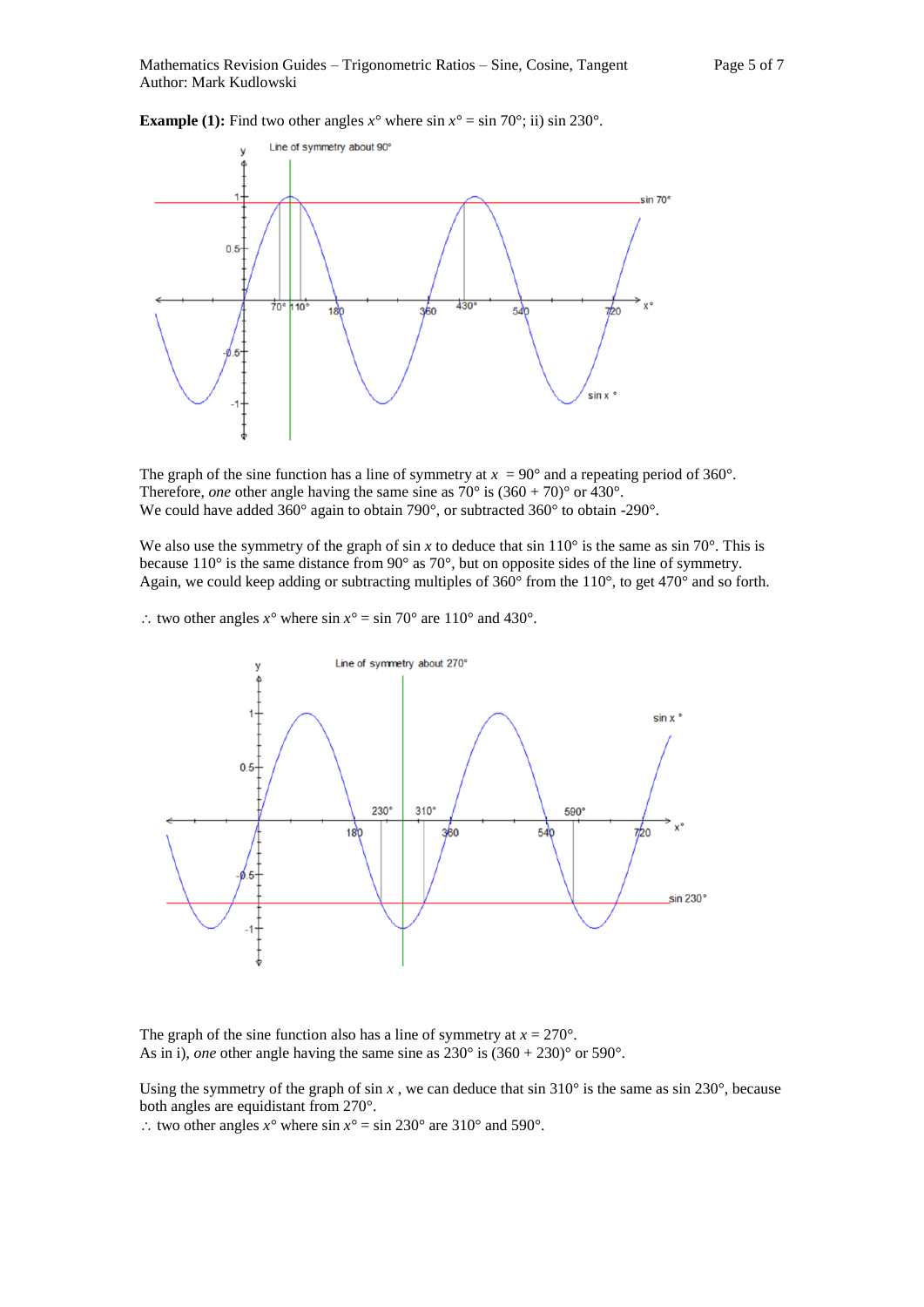**Example (2):** Find two other positive angles  $x^{\circ}$  where  $\cos x^{\circ} = i$ )  $\cos 40^{\circ}$ ;  $\cos 120^{\circ}$ .



The graph of the cosine function has a line of symmetry about the *y-*axis and a period of 360°. Therefore, *one* other angle having the same cosine as  $70^{\circ}$  is  $(360 + 40)^{\circ}$  or  $400^{\circ}$ . We could have added 360° again to obtain 760°, or subtracted 360° to obtain -320°.

Also, by symmetry,  $cos(.40^{\circ})$  is the same as  $cos 40^{\circ}$ , because  $40^{\circ}$  and  $-40^{\circ}$  are equidistant from the *y*axis. The question asked for a positive angle, so we must add 360° to -40° to get 320°.

: two other positive angles  $x^\circ$  where  $\cos x^\circ = \cos 40^\circ$  are  $400^\circ$  and  $320^\circ$ . (Note that  $x = 360^\circ$  is also a line of symmetry.)



Here we note the line of symmetry at  $x = 180^\circ$  as well as the period of 360°.. Therefore, *one* other angle having the same cosine as  $120^{\circ}$  is  $(360 + 120)^{\circ}$  or  $480^{\circ}$ . We could have added 360° again to obtain 760°, or subtracted 360° to obtain -320°.

By symmetry,  $\cos 240^\circ = \cos 120^\circ$ , because  $120^\circ$  and  $240^\circ$  are equidistant from the line  $x = 180^\circ$ . : two other positive angles  $x^{\circ}$  where  $\cos x^{\circ} = \cos 120^{\circ}$  are 240° and 480°.